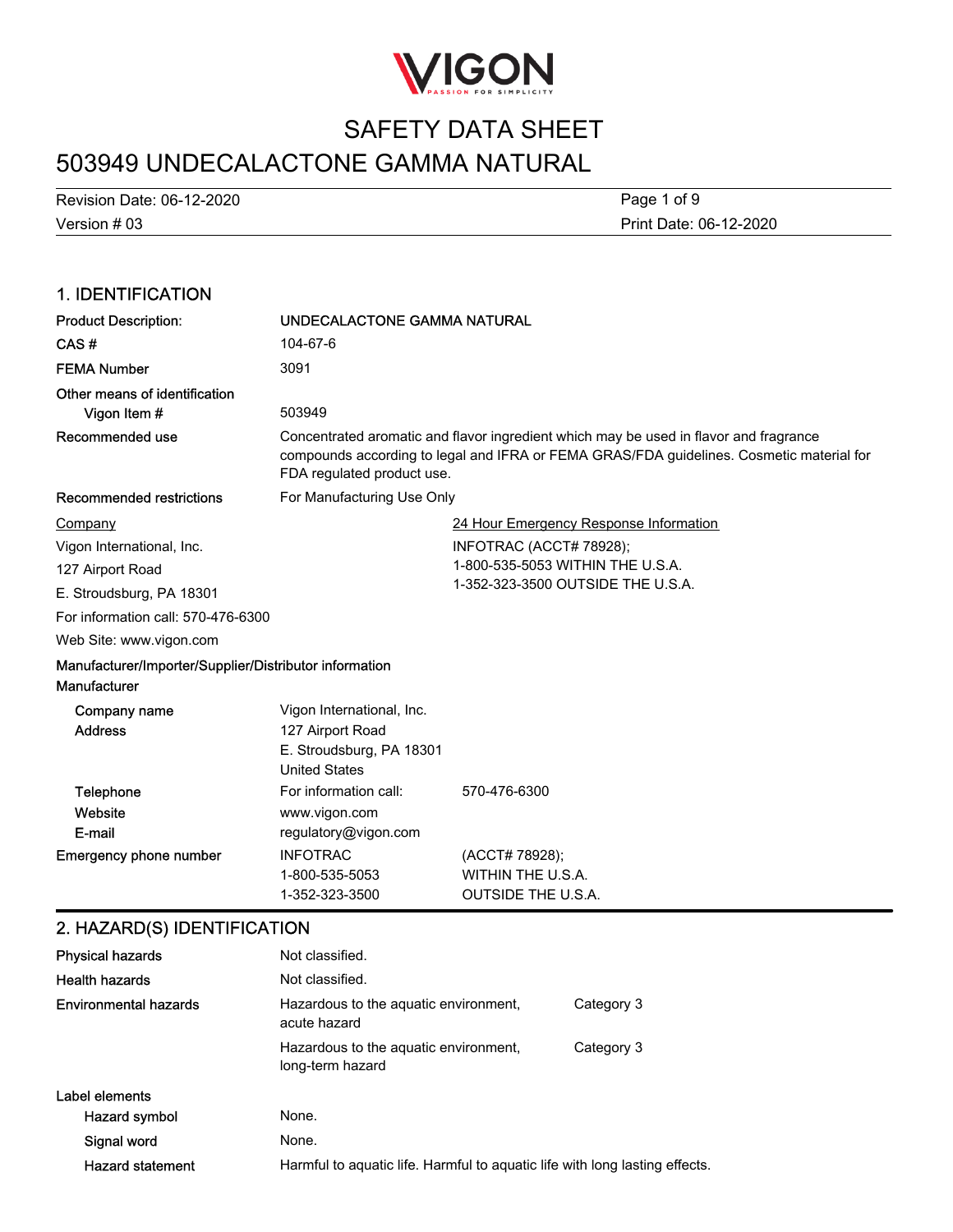

# 503949 UNDECALACTONE GAMMA NATURAL

| Version # 03              | Print Date: 06-12-2020 |
|---------------------------|------------------------|
| Revision Date: 06-12-2020 | Page 2 of 9            |
|                           |                        |

| <b>Precautionary statement</b>               |                                                                                                                                                                          |
|----------------------------------------------|--------------------------------------------------------------------------------------------------------------------------------------------------------------------------|
| Prevention                                   | Avoid release to the environment.                                                                                                                                        |
| Response                                     | Wash hands after handling.                                                                                                                                               |
| Storage                                      | Store away from incompatible materials.                                                                                                                                  |
| <b>Disposal</b>                              | Dispose of contents/container in accordance with local/regional/national/international regulations.                                                                      |
| Hazard(s) not otherwise<br>classified (HNOC) | None known.                                                                                                                                                              |
| Supplemental information                     | 100% of the substance consists of component(s) of unknown acute dermal toxicity. 100% of the<br>substance consists of component(s) of unknown acute inhalation toxicity. |

### 3. COMPOSITION/INFORMATION ON INGREDIENTS

#### **Substances**

| <b>Chemical name</b> | Common name and synonyms                                                                                                                                             | <b>CAS number</b> | %   |
|----------------------|----------------------------------------------------------------------------------------------------------------------------------------------------------------------|-------------------|-----|
| UNDECALACTONE GAMMA  | 1.4-UNDECANOLIDE<br>undecylene methyl lactone<br>4- hydroxyundecanoic acid lactone<br>5- heptyloxolan-2-one<br>dihydro-5-heptyl-2(3H)-furanone<br>1,4- hendecanolide | 104-67-6          | 100 |

# 4. FIRST-AID MEASURES

| Inhalation                                                                   | If breathing is difficult, remove to fresh air and keep at rest in a position comfortable for breathing.<br>For breathing difficulties, oxygen may be necessary. Call a physician if symptoms develop or<br>persist.                                        |
|------------------------------------------------------------------------------|-------------------------------------------------------------------------------------------------------------------------------------------------------------------------------------------------------------------------------------------------------------|
| <b>Skin contact</b>                                                          | Take off immediately all contaminated clothing. Get medical attention if irritation develops and<br>persists. Wash skin thoroughly with soap and water for several minutes.                                                                                 |
| Eye contact                                                                  | Remove contact lenses, if present and easy to do. Get medical attention if irritation develops and<br>persists. Promptly wash eyes with plenty of water while lifting the eye lids.                                                                         |
| Ingestion                                                                    | Call a physician or poison control center immediately. If swallowed, rinse mouth with water (only if<br>the person is conscious). Do not induce vomiting. If vomiting occurs, the head should be kept low<br>so that stomach vomit doesn't enter the lungs. |
| Most important<br>symptoms/effects, acute and<br>delayed                     | Direct contact with eyes may cause temporary irritation.                                                                                                                                                                                                    |
| Indication of immediate medical<br>attention and special treatment<br>needed | Not available.                                                                                                                                                                                                                                              |
| <b>General information</b>                                                   | Ensure that medical personnel are aware of the material(s) involved, and take precautions to<br>protect themselves. Show this safety data sheet to the doctor in attendance.                                                                                |

# 5. FIRE-FIGHTING MEASURES

| Suitable extinguishing media   | Water spray, fog. CO2, dry chemical, or alcohol resistant foam.    |
|--------------------------------|--------------------------------------------------------------------|
| Unsuitable extinguishing media | Do not use a solid water stream as it may scatter and spread fire. |
| Specific hazards arising from  | Fire may produce irritating, corrosive and/or toxic gases.         |
| the chemical                   |                                                                    |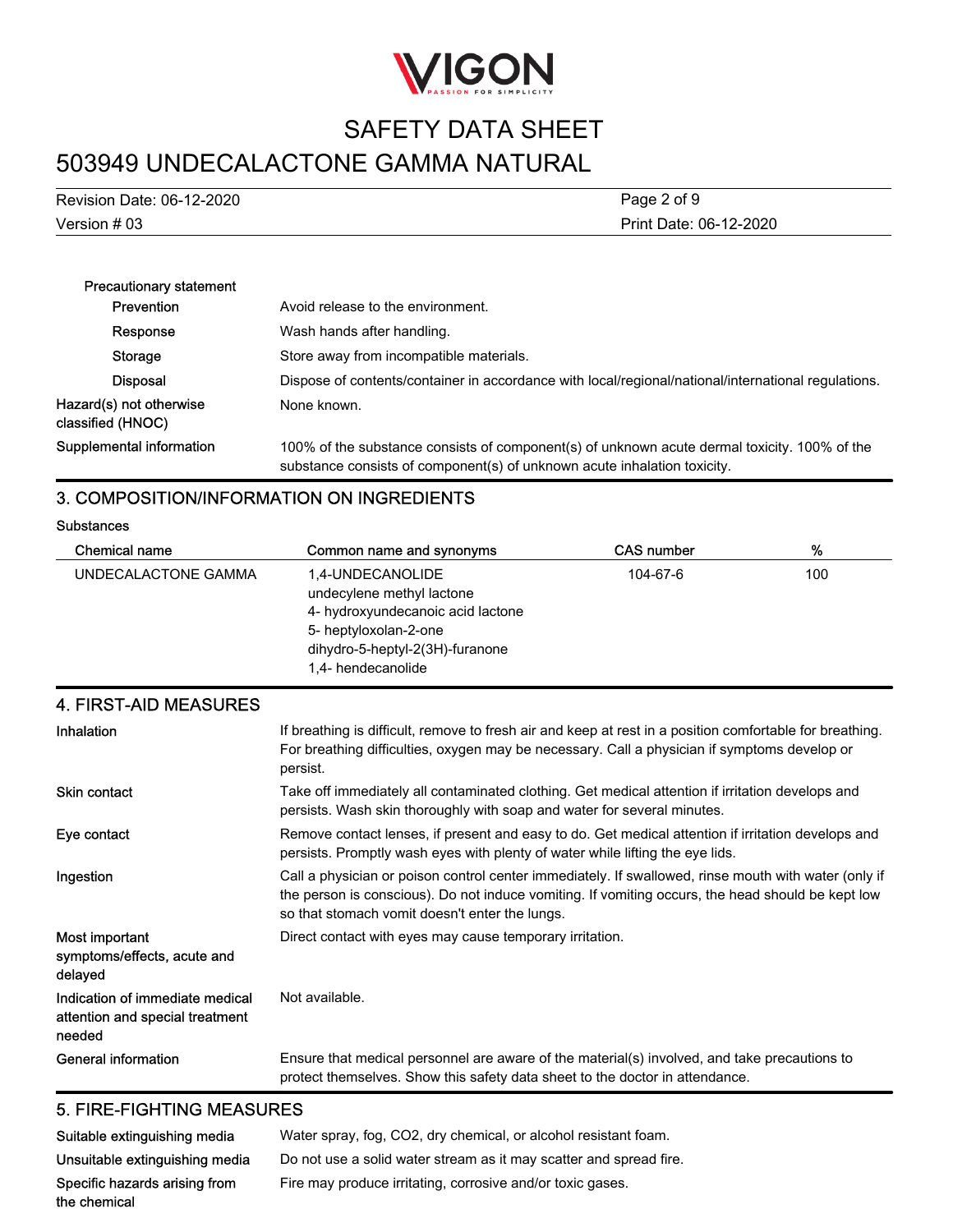

# 503949 UNDECALACTONE GAMMA NATURAL

| Revision Date: 06-12-2020 | Page 3 of 9            |
|---------------------------|------------------------|
| Version # 03              | Print Date: 06-12-2020 |

| Special protective equipment<br>and precautions for firefighters          | Firefighters must use standard protective equipment including flame retardant coat, helmet with<br>face shield, gloves, rubber boots, and in enclosed spaces, SCBA. Structural firefighters protective<br>clothing will only provide limited protection. Wear self-contained breathing apparatus with a full<br>facepiece operated in the positive pressure demand mode when fighting fires.    |
|---------------------------------------------------------------------------|-------------------------------------------------------------------------------------------------------------------------------------------------------------------------------------------------------------------------------------------------------------------------------------------------------------------------------------------------------------------------------------------------|
| Fire fighting<br>equipment/instructions                                   | In case of fire and/or explosion do not breathe fumes. Use standard firefighting procedures and<br>consider the hazards of other involved materials. Move containers from fire area if you can do so<br>without risk. Water runoff can cause environmental damage. Ventilate closed spaces before<br>entering them. Keep run-off water out of sewers and water sources. Dike for water control. |
| Specific methods                                                          | Use water spray to cool unopened containers.                                                                                                                                                                                                                                                                                                                                                    |
| General fire hazards                                                      | Static charges generated by emptying package in or near flammable vapor may cause flash fire.                                                                                                                                                                                                                                                                                                   |
| <b>6. ACCIDENTAL RELEASE MEASURES</b>                                     |                                                                                                                                                                                                                                                                                                                                                                                                 |
| Personal precautions, protective<br>equipment and emergency<br>procedures | Eliminate all sources of ignition. Avoid contact with skin or inhalation of spillage, dust or vapor.<br>Keep unnecessary personnel away. Do not touch damaged containers or spilled material unless<br>wearing appropriate protective clothing. Ventilate closed spaces before entering them.                                                                                                   |
| Methods and materials for                                                 | Collect and dispose of spillage as indicated in section 13 of the SDS.                                                                                                                                                                                                                                                                                                                          |

Absorb with inert absorbent such as dry clay, sand or diatomaceous earth, commercial sorbents, or recover using pumps.

The product is immiscible with water and will spread on the water surface.

Stop the flow of material, if this is without risk. Dike the spilled material, where this is possible.

Never return spills in original containers for re-use. This material and its container must be disposed of as hazardous waste. Eliminate all ignition sources (no smoking, flares, sparks or flames in immediate area). Prevent product from entering drains.

Large Spills: Stop the flow of material, if this is without risk. Dike the spilled material, where this is possible. Cover with plastic sheet to prevent spreading. Absorb in vermiculite, dry sand or earth and place into containers.

Small Spills: Wipe up with absorbent material (e.g. cloth, fleece). Clean surface thoroughly to remove residual contamination.

Retain and dispose of contaminated wash water. Avoid release to the environment. Contact local authorities in case of spillage to drain/aquatic environment. Prevent further leakage or spillage if safe to do so. Do not contaminate water. Environmental precautions

### 7. HANDLING AND STORAGE

containment and cleaning up

| Precautions for safe handling   | Do not handle or store near an open flame, heat or other sources of ignition. Take precautionary<br>measures against static discharges. All equipment used when handling the product must be<br>grounded. Avoid breathing vapor. Avoid contact with eyes, skin, and clothing. Avoid prolonged<br>exposure. Wash thoroughly after handling. |
|---------------------------------|--------------------------------------------------------------------------------------------------------------------------------------------------------------------------------------------------------------------------------------------------------------------------------------------------------------------------------------------|
| Conditions for safe storage,    | Keep container closed. Handle containers with care. Open slowly in order to control possible                                                                                                                                                                                                                                               |
| including any incompatibilities | pressure release. Store in a cool, well-ventilated area.                                                                                                                                                                                                                                                                                   |

# 8. EXPOSURE CONTROLS/PERSONAL PROTECTION

Occupational exposure limits This substance has no PEL, TLV, or other recommended exposure limit.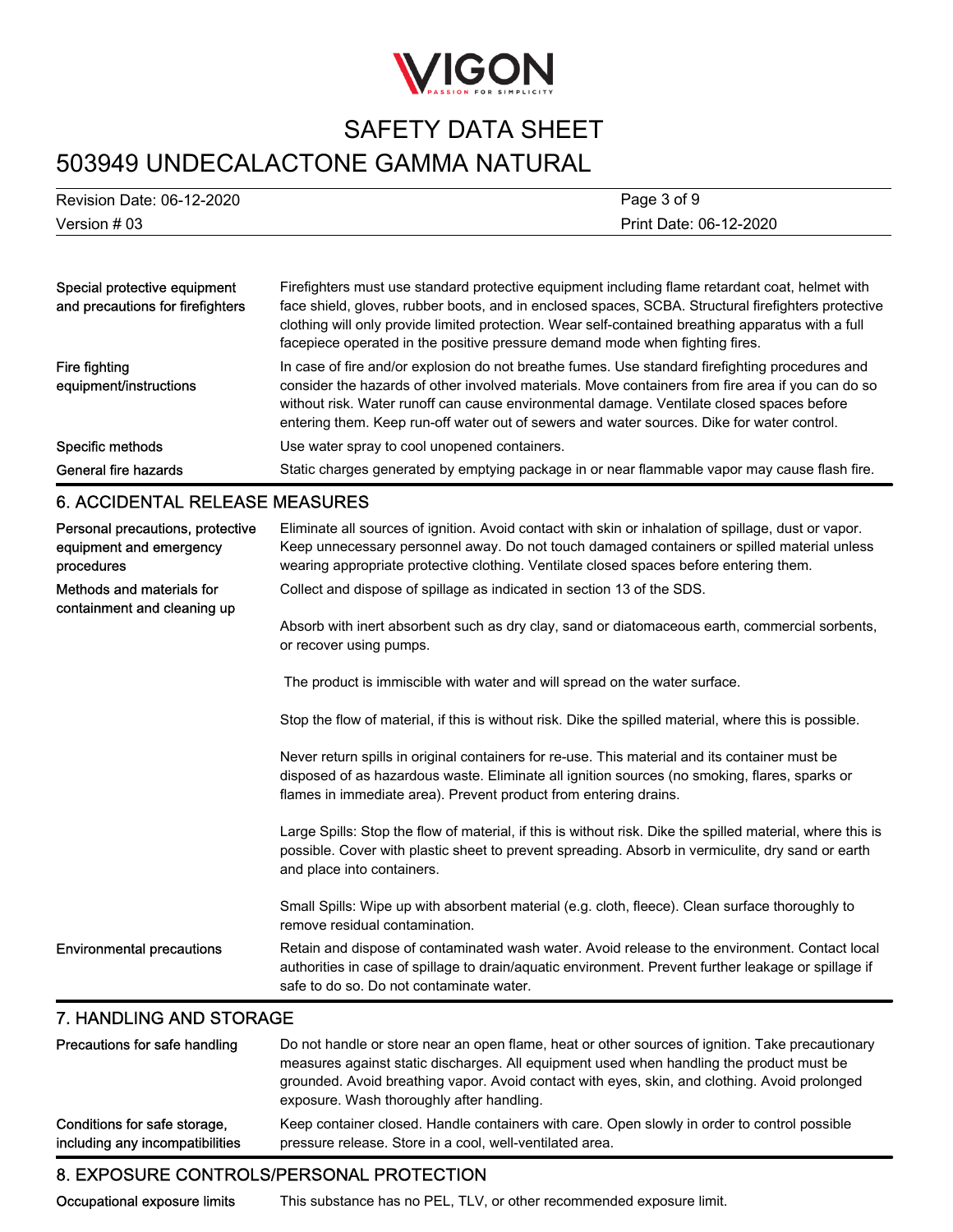

# 503949 UNDECALACTONE GAMMA NATURAL

| Revision Date: 06-12-2020 | Page 4 of 9            |
|---------------------------|------------------------|
| Version # 03              | Print Date: 06-12-2020 |

| <b>Biological limit values</b>   | No biological exposure limits noted for the ingredient(s).                                                                                                                                                                  |  |
|----------------------------------|-----------------------------------------------------------------------------------------------------------------------------------------------------------------------------------------------------------------------------|--|
| Appropriate engineering controls | Use explosion-proof ventilation equipment to stay below exposure limits. Adequate ventilation<br>should be provided so that exposure limits are not exceeded.                                                               |  |
|                                  | Individual protection measures, such as personal protective equipment                                                                                                                                                       |  |
| Eye/face protection              | Wear safety glasses with side shields (or goggles).                                                                                                                                                                         |  |
| Skin protection                  |                                                                                                                                                                                                                             |  |
| Hand protection                  | Chemical resistant gloves.                                                                                                                                                                                                  |  |
| Other                            | Wear suitable protective clothing.                                                                                                                                                                                          |  |
| Respiratory protection           | Respiratory protection not required. If ventilation is insufficient, suitable respiratory protection must<br>be provided.                                                                                                   |  |
| <b>Thermal hazards</b>           | Wear appropriate thermal protective clothing, when necessary.                                                                                                                                                               |  |
| General hygiene considerations   | Always observe good personal hygiene measures, such as washing after handling the material<br>and before eating, drinking, and/or smoking. Routinely wash work clothing and protective<br>equipment to remove contaminants. |  |

# 9. PHYSICAL AND CHEMICAL PROPERTIES

| Appearance                                   | Refer to Spec Sheet               |
|----------------------------------------------|-----------------------------------|
| <b>Physical state</b>                        | Liquid.                           |
| Form                                         | Liquid.                           |
| Color                                        | Refer to Spec Sheet               |
| Odor                                         | Characteristic.                   |
| <b>Odor threshold</b>                        | Not available.                    |
| рH                                           | Not available.                    |
| Melting point/freezing point                 | Not available.                    |
| Initial boiling point and boiling<br>range   | 566.6 °F (297 °C)                 |
| Flash point                                  | > 200.0 °F (> 93.3 °C) Closed Cup |
| <b>Evaporation rate</b>                      | Not available.                    |
| Flammability (solid, gas)                    | Not applicable.                   |
| Upper/lower flammability or explosive limits |                                   |
| <b>Flammability limit - lower</b><br>(%)     | Not available.                    |
| <b>Flammability limit - upper</b><br>$(\%)$  | Not available.                    |
| Explosive limit - lower (%)                  | Not available.                    |
| Explosive limit - upper (%)                  | Not available.                    |
| Vapor pressure                               | 0.002 mm Hg at 25 $^{\circ}$ C    |
| <b>Vapor density</b>                         | 6.4                               |
| <b>Relative density</b>                      | Not available.                    |
| Solubility(ies)                              |                                   |
| Solubility (water)                           | Insoluble                         |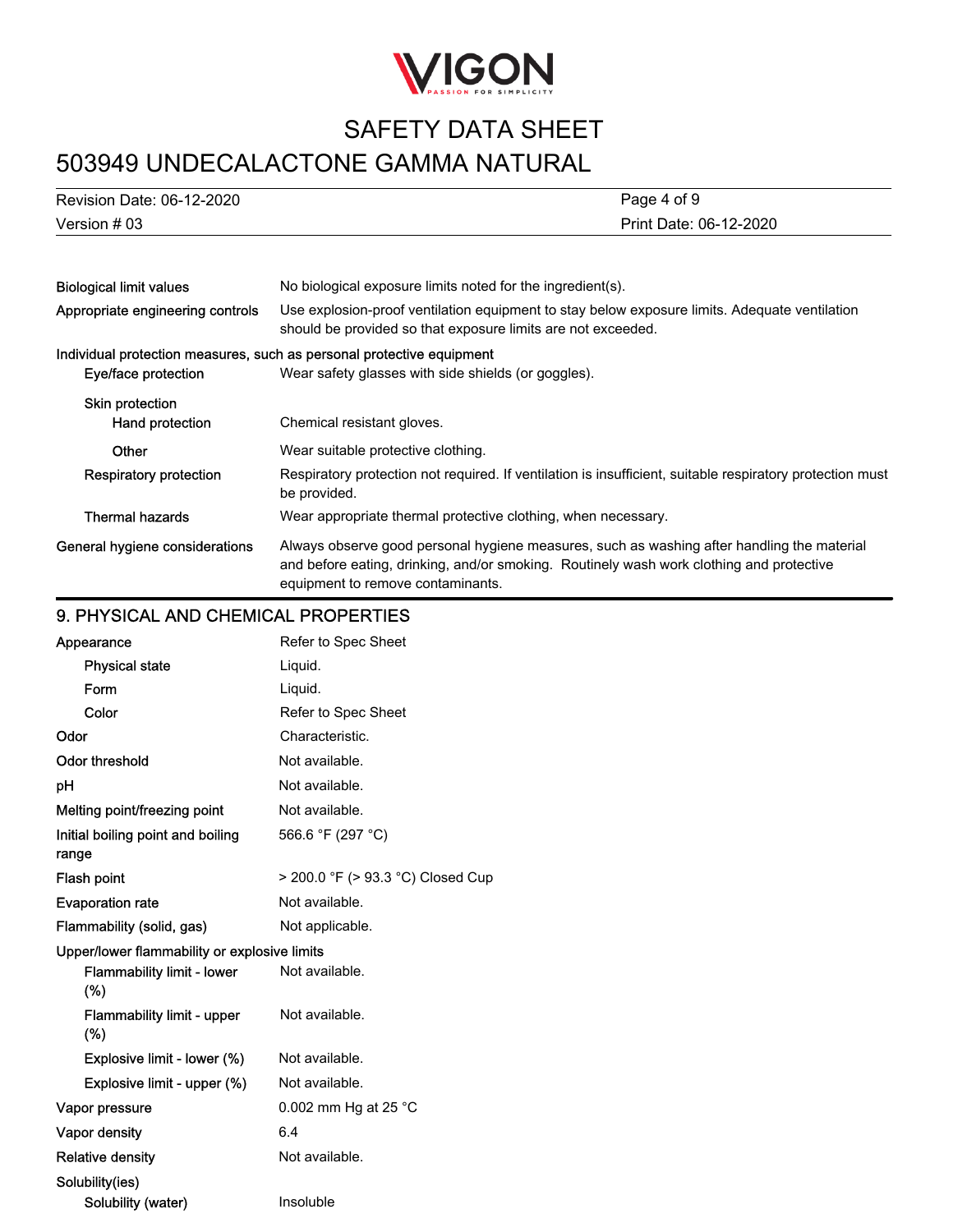

# 503949 UNDECALACTONE GAMMA NATURAL SAFETY DATA SHEET

Version # 03 Revision Date: 06-12-2020 Print Date: 06-12-2020 Page 5 of 9

| <b>Partition coefficient</b><br>(n-octanol/water) | Not available.               |
|---------------------------------------------------|------------------------------|
| Auto-ignition temperature                         | Not available.               |
| Decomposition temperature                         | Not available.               |
| <b>Viscosity</b>                                  | Not available.               |
| Other information<br><b>Explosive properties</b>  | Not explosive.               |
| <b>Flammability class</b>                         | Combustible IIIB estimated   |
| Molecular formula                                 | C11H20O2                     |
| Molecular weight                                  | 184.28 g/mol<br>184.28 g/mol |
| <b>Oxidizing properties</b>                       | Not oxidizing.               |
| Specific gravity                                  | 0.94 at 25 $^{\circ}$ C      |

# 10. STABILITY AND REACTIVITY

| Reactivity                            | The product is stable and non-reactive under normal conditions of use, storage and transport. |
|---------------------------------------|-----------------------------------------------------------------------------------------------|
| <b>Chemical stability</b>             | Material is stable under normal conditions.                                                   |
| Possibility of hazardous<br>reactions | No dangerous reaction known under conditions of normal use.                                   |
| Conditions to avoid                   | Avoid temperatures exceeding the flash point. Contact with incompatible materials.            |
| Incompatible materials                | Strong oxidizing agents.                                                                      |
| Hazardous decomposition<br>products   | No hazardous decomposition products if stored and handled as indicated.                       |

### 11. TOXICOLOGICAL INFORMATION

### Information on likely routes of exposure

| <b>Inhalation</b>                                                                  | Knowledge about health hazard is incomplete.                             |  |  |  |
|------------------------------------------------------------------------------------|--------------------------------------------------------------------------|--|--|--|
| <b>Skin contact</b>                                                                | Causes mild skin irritation.                                             |  |  |  |
| Eye contact                                                                        | Knowledge about health hazard is incomplete. Causes mild eye irritation. |  |  |  |
| Ingestion                                                                          | Expected to be a low ingestion hazard.                                   |  |  |  |
| Symptoms related to the<br>physical, chemical and<br>toxicological characteristics | Direct contact with eyes may cause temporary irritation.                 |  |  |  |
| Information on toxicological effects                                               |                                                                          |  |  |  |

Acute toxicity **Not known.**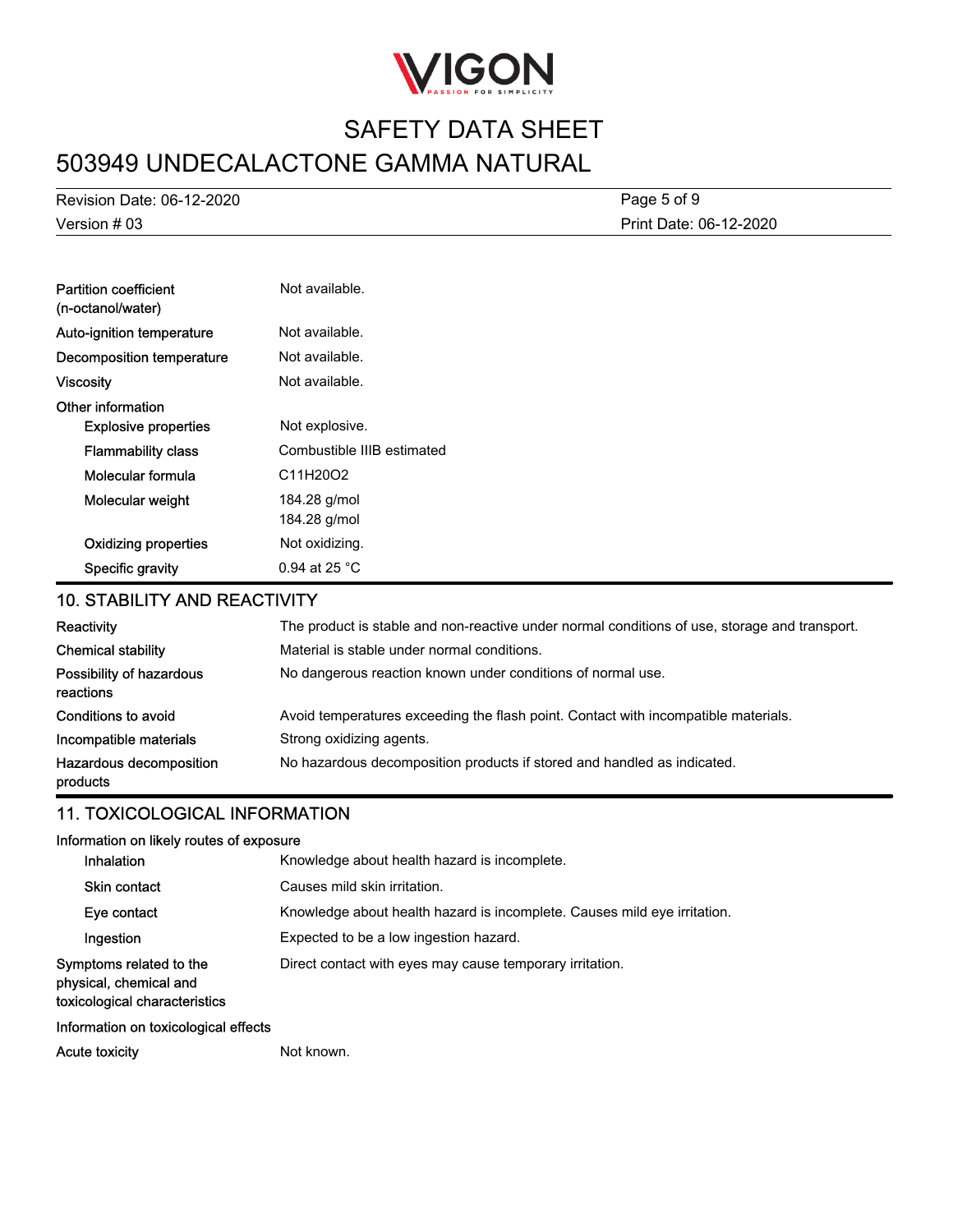

# 503949 UNDECALACTONE GAMMA NATURAL SAFETY DATA SHEET

Version # 03 Revision Date: 06-12-2020 Print Date: 06-12-2020 Page 6 of 9

| Product                                                                                                                                                                                                               | <b>Species</b>                                                              |                                                                             | <b>Test Results</b>                                                                                                  |
|-----------------------------------------------------------------------------------------------------------------------------------------------------------------------------------------------------------------------|-----------------------------------------------------------------------------|-----------------------------------------------------------------------------|----------------------------------------------------------------------------------------------------------------------|
| UNDECALACTONE GAMMA (CAS 104-67-6)                                                                                                                                                                                    |                                                                             |                                                                             |                                                                                                                      |
| <b>Presumed Non-Toxic</b>                                                                                                                                                                                             |                                                                             |                                                                             |                                                                                                                      |
| Oral                                                                                                                                                                                                                  |                                                                             |                                                                             |                                                                                                                      |
| LD50                                                                                                                                                                                                                  | Rat                                                                         |                                                                             | 99999 mg/kg Remarks:<br>Behavioral: Somnolence (general<br>depressed activity). Skin and Appendages:<br>Other: Hair. |
| Skin corrosion/irritation                                                                                                                                                                                             |                                                                             | Due to partial or complete lack of data the classification is not possible. |                                                                                                                      |
| Serious eye damage/eye<br>irritation                                                                                                                                                                                  |                                                                             | Due to partial or complete lack of data the classification is not possible. |                                                                                                                      |
| Respiratory or skin sensitization                                                                                                                                                                                     |                                                                             |                                                                             |                                                                                                                      |
| <b>Respiratory sensitization</b>                                                                                                                                                                                      |                                                                             | Due to partial or complete lack of data the classification is not possible. |                                                                                                                      |
| Skin sensitization                                                                                                                                                                                                    |                                                                             | Due to partial or complete lack of data the classification is not possible. |                                                                                                                      |
| Germ cell mutagenicity                                                                                                                                                                                                |                                                                             | Due to partial or complete lack of data the classification is not possible. |                                                                                                                      |
| Carcinogenicity                                                                                                                                                                                                       |                                                                             | Due to partial or complete lack of data the classification is not possible. |                                                                                                                      |
| IARC Monographs. Overall Evaluation of Carcinogenicity<br>Not listed.<br>OSHA Specifically Regulated Substances (29 CFR 1910.1001-1053)<br>Not listed.<br>US. National Toxicology Program (NTP) Report on Carcinogens |                                                                             |                                                                             |                                                                                                                      |
| Not listed.                                                                                                                                                                                                           |                                                                             |                                                                             |                                                                                                                      |
| Reproductive toxicity                                                                                                                                                                                                 |                                                                             | Due to partial or complete lack of data the classification is not possible. |                                                                                                                      |
| Specific target organ toxicity -<br>single exposure                                                                                                                                                                   | Due to partial or complete lack of data the classification is not possible. |                                                                             |                                                                                                                      |
| Specific target organ toxicity -<br>repeated exposure                                                                                                                                                                 | Due to partial or complete lack of data the classification is not possible. |                                                                             |                                                                                                                      |
| <b>Aspiration hazard</b>                                                                                                                                                                                              |                                                                             | Due to partial or complete lack of data the classification is not possible. |                                                                                                                      |
| <b>12. ECOLOGICAL INFORMATION</b>                                                                                                                                                                                     |                                                                             |                                                                             |                                                                                                                      |
| Ecotoxicity                                                                                                                                                                                                           |                                                                             | Harmful to aquatic life with long lasting effects.                          |                                                                                                                      |
| Product                                                                                                                                                                                                               |                                                                             | <b>Species</b>                                                              | <b>Test Results</b>                                                                                                  |
| UNDECALACTONE GAMMA (CAS 104-67-6)                                                                                                                                                                                    |                                                                             |                                                                             |                                                                                                                      |
| Aquatic                                                                                                                                                                                                               |                                                                             |                                                                             |                                                                                                                      |
| Acute                                                                                                                                                                                                                 |                                                                             |                                                                             |                                                                                                                      |
| Crustacea                                                                                                                                                                                                             | <b>EC50</b>                                                                 | Daphnia magna                                                               | 17 mg/l, 48 hours                                                                                                    |
| Fish                                                                                                                                                                                                                  | <b>LC50</b>                                                                 | Oncorhynchus mykiss                                                         | 569 mg/l, 96 hours                                                                                                   |
| Persistence and degradability                                                                                                                                                                                         |                                                                             | No data is available on the degradability of this substance.                |                                                                                                                      |
| <b>Bioaccumulative potential</b>                                                                                                                                                                                      | No data available.                                                          |                                                                             |                                                                                                                      |
| Mobility in soil                                                                                                                                                                                                      | No data available.                                                          |                                                                             |                                                                                                                      |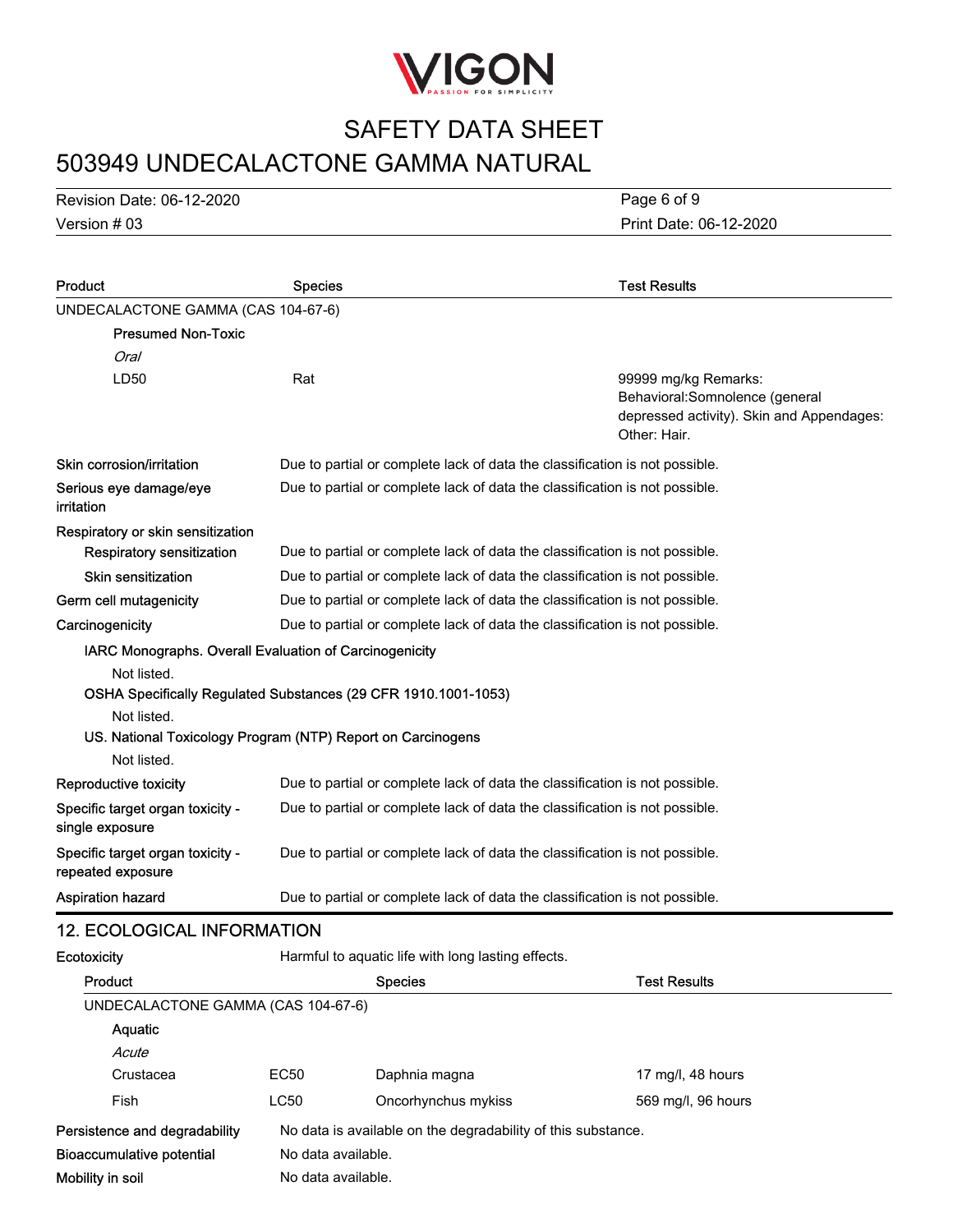

# 503949 UNDECALACTONE GAMMA NATURAL

Version # 03 Revision Date: 06-12-2020 Print Date: 06-12-2020 Page 7 of 9

| Other adverse effects                    | No other adverse environmental effects (e.g. ozone depletion, photochemical ozone creation<br>potential, endocrine disruption, global warming potential) are expected from this component.                                                                                                                                   |  |
|------------------------------------------|------------------------------------------------------------------------------------------------------------------------------------------------------------------------------------------------------------------------------------------------------------------------------------------------------------------------------|--|
| <b>13. DISPOSAL CONSIDERATIONS</b>       |                                                                                                                                                                                                                                                                                                                              |  |
| <b>Disposal instructions</b>             | Do not discharge into drains, water courses or onto the ground. Do not allow this material to drain<br>into sewers/water supplies. Do not contaminate ponds, waterways or ditches with chemical or<br>used container. Dispose of contents/container in accordance with<br>local/regional/national/international regulations. |  |
| Local disposal regulations               | Dispose in accordance with all applicable regulations.                                                                                                                                                                                                                                                                       |  |
| Hazardous waste code                     | Not established.                                                                                                                                                                                                                                                                                                             |  |
| Waste from residues / unused<br>products | Empty containers or liners may retain some product residues. This material and its container must<br>be disposed of in a safe manner (see: Disposal instructions).                                                                                                                                                           |  |
| Contaminated packaging                   | Since emptied containers may retain product residue, follow label warnings even after container is<br>emptied. Empty containers should be taken to an approved waste handling site for recycling or<br>disposal.                                                                                                             |  |

# 14. TRANSPORT INFORMATION

#### ADN

Not regulated as dangerous goods.

### ADR

Not regulated as dangerous goods.

#### RID

Not regulated as dangerous goods.

### DOT

### BULK

Not regulated as dangerous goods.

### **DOT**

### NON-BULK

Not regulated as dangerous goods.

### IATA

Not regulated as dangerous goods.

### IMDG

Not regulated as dangerous goods.

### 15. REGULATORY INFORMATION

### US federal regulations

### Toxic Substances Control Act (TSCA)

TSCA Section 12(b) Export Notification (40 CFR 707, Subpt. D)

Not regulated.

#### CERCLA Hazardous Substance List (40 CFR 302.4)

Not listed.

### SARA 304 Emergency release notification

Not regulated.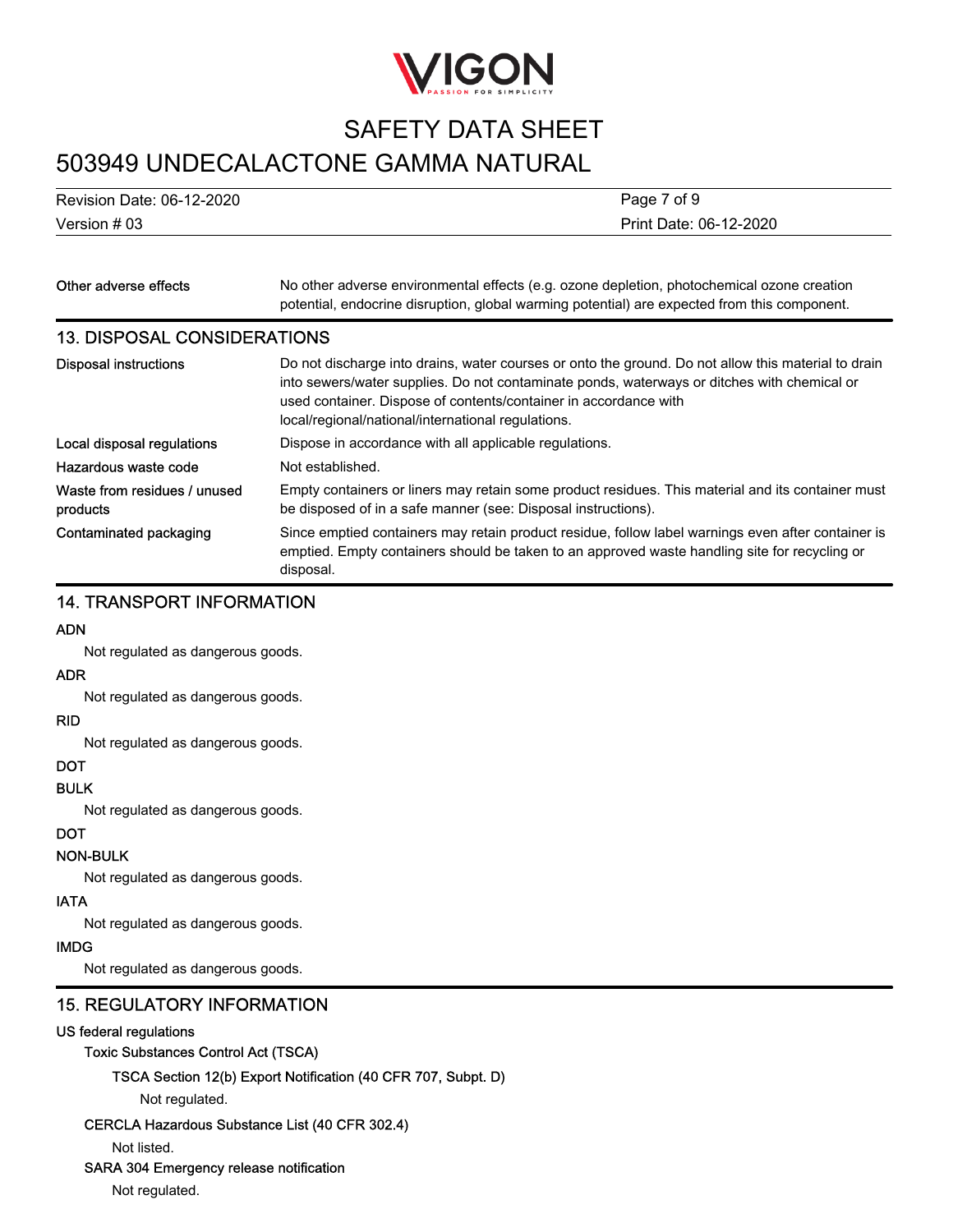

# 503949 UNDECALACTONE GAMMA NATURAL

Version # 03 Revision Date: 06-12-2020 Print Date: 06-12-2020 Page 8 of 9

| Not listed.                                                                                                          | OSHA Specifically Regulated Substances (29 CFR 1910.1001-1053)                   |
|----------------------------------------------------------------------------------------------------------------------|----------------------------------------------------------------------------------|
| Superfund Amendments and Reauthorization Act of 1986 (SARA)<br>SARA 302 Extremely hazardous substance<br>Not listed. |                                                                                  |
| SARA 311/312 Hazardous<br>chemical                                                                                   | Nο                                                                               |
| SARA 313 (TRI reporting)<br>Not regulated.                                                                           |                                                                                  |
| Other federal regulations                                                                                            |                                                                                  |
|                                                                                                                      | Clean Air Act (CAA) Section 112 Hazardous Air Pollutants (HAPs) List             |
| Not regulated.                                                                                                       |                                                                                  |
|                                                                                                                      | Clean Air Act (CAA) Section 112(r) Accidental Release Prevention (40 CFR 68.130) |
| Not regulated.                                                                                                       |                                                                                  |
| Safe Drinking Water Act<br>(SDWA)                                                                                    | Not regulated.                                                                   |
| 16. OTHER INFORMATION, INCLUDING DATE OF PREPARATION OR LAST REVISION                                                |                                                                                  |
| <b>Issue date</b>                                                                                                    | 11-30-2015                                                                       |
|                                                                                                                      |                                                                                  |

Revision date 06-12-2020 Version # 03 Health: 1 Flammability: 1 Physical hazard: 0 HMIS® ratings